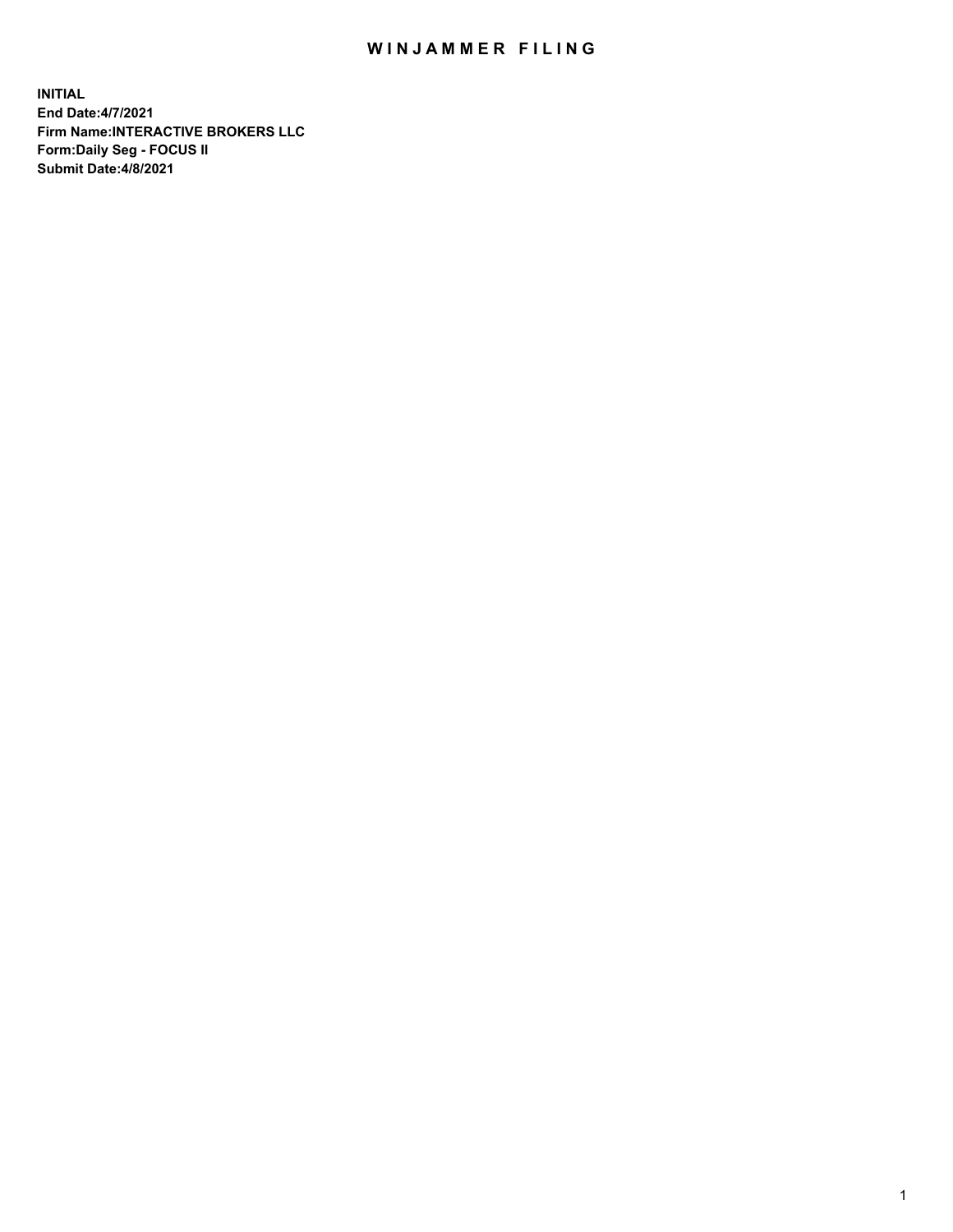**INITIAL End Date:4/7/2021 Firm Name:INTERACTIVE BROKERS LLC Form:Daily Seg - FOCUS II Submit Date:4/8/2021 Daily Segregation - Cover Page**

| Name of Company                                                                                                                                                                                                                                                                                                                | <b>INTERACTIVE BROKERS LLC</b>                                                                  |
|--------------------------------------------------------------------------------------------------------------------------------------------------------------------------------------------------------------------------------------------------------------------------------------------------------------------------------|-------------------------------------------------------------------------------------------------|
| <b>Contact Name</b>                                                                                                                                                                                                                                                                                                            | James Menicucci                                                                                 |
| <b>Contact Phone Number</b>                                                                                                                                                                                                                                                                                                    | 203-618-8085                                                                                    |
| <b>Contact Email Address</b>                                                                                                                                                                                                                                                                                                   | jmenicucci@interactivebrokers.c<br>om                                                           |
| FCM's Customer Segregated Funds Residual Interest Target (choose one):<br>a. Minimum dollar amount: ; or<br>b. Minimum percentage of customer segregated funds required:%; or<br>c. Dollar amount range between: and; or<br>d. Percentage range of customer segregated funds required between:% and%.                          | $\overline{\mathbf{0}}$<br>$\overline{\mathbf{0}}$<br>155,000,000 245,000,000<br>0 <sub>0</sub> |
| FCM's Customer Secured Amount Funds Residual Interest Target (choose one):<br>a. Minimum dollar amount: ; or<br>b. Minimum percentage of customer secured funds required:% ; or<br>c. Dollar amount range between: and; or<br>d. Percentage range of customer secured funds required between:% and%.                           | $\frac{0}{0}$<br>80,000,000 120,000,000<br>0 <sub>0</sub>                                       |
| FCM's Cleared Swaps Customer Collateral Residual Interest Target (choose one):<br>a. Minimum dollar amount: ; or<br>b. Minimum percentage of cleared swaps customer collateral required:% ; or<br>c. Dollar amount range between: and; or<br>d. Percentage range of cleared swaps customer collateral required between:% and%. | $\frac{0}{0}$<br>0 <sub>0</sub><br>0 <sub>0</sub>                                               |

Attach supporting documents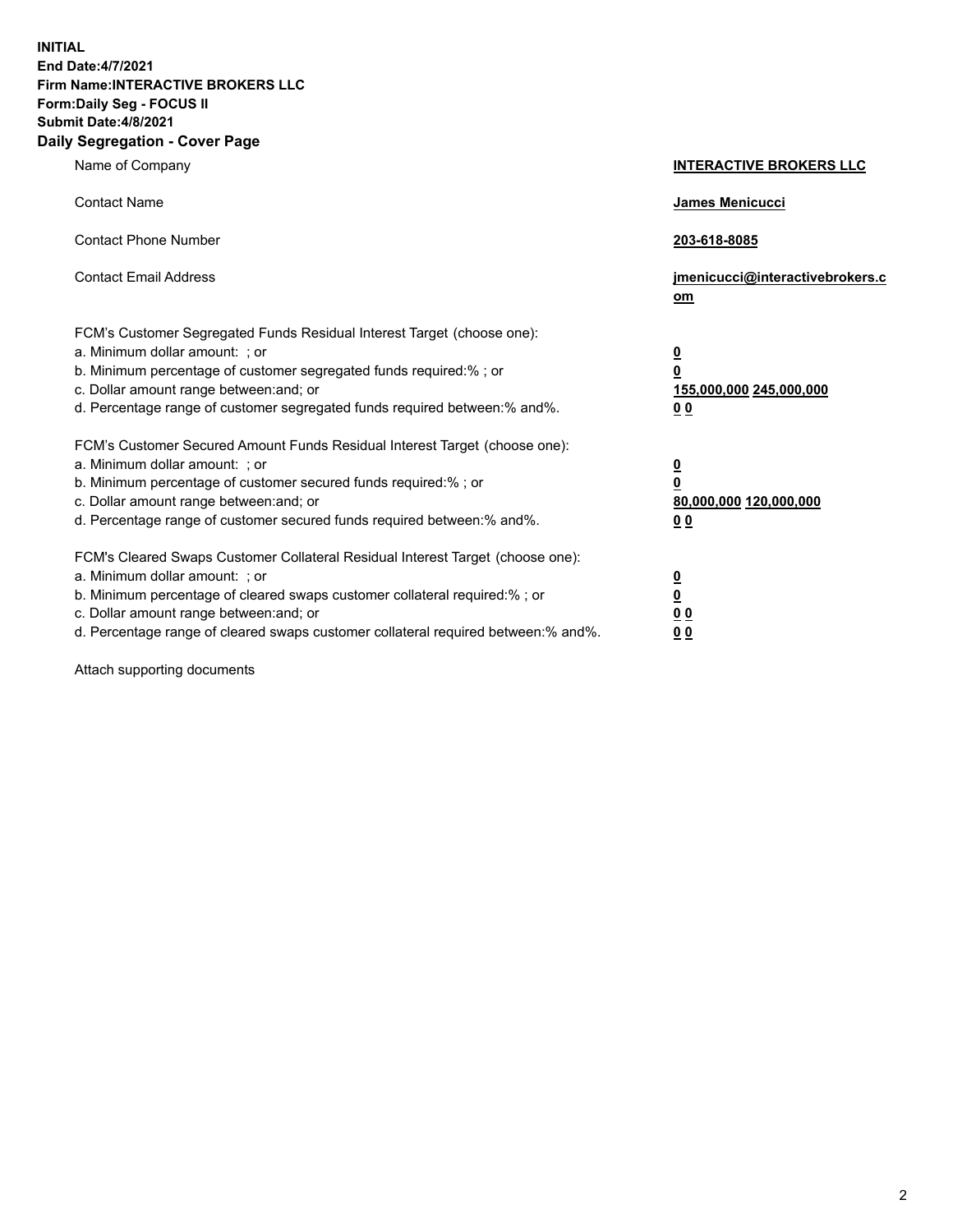## **INITIAL End Date:4/7/2021 Firm Name:INTERACTIVE BROKERS LLC Form:Daily Seg - FOCUS II Submit Date:4/8/2021 Daily Segregation - Secured Amounts**

| Foreign Futures and Foreign Options Secured Amounts                                         |                                                                                                                                                                                                                                                                                                                                                                                                                                                                                                                                                                                                                                                                                                                                                                                                                                                                                                                                                                                                                                                                                                                                                                                                                                                                             |
|---------------------------------------------------------------------------------------------|-----------------------------------------------------------------------------------------------------------------------------------------------------------------------------------------------------------------------------------------------------------------------------------------------------------------------------------------------------------------------------------------------------------------------------------------------------------------------------------------------------------------------------------------------------------------------------------------------------------------------------------------------------------------------------------------------------------------------------------------------------------------------------------------------------------------------------------------------------------------------------------------------------------------------------------------------------------------------------------------------------------------------------------------------------------------------------------------------------------------------------------------------------------------------------------------------------------------------------------------------------------------------------|
| Amount required to be set aside pursuant to law, rule or regulation of a foreign            | $0$ [7305]                                                                                                                                                                                                                                                                                                                                                                                                                                                                                                                                                                                                                                                                                                                                                                                                                                                                                                                                                                                                                                                                                                                                                                                                                                                                  |
| government or a rule of a self-regulatory organization authorized thereunder                |                                                                                                                                                                                                                                                                                                                                                                                                                                                                                                                                                                                                                                                                                                                                                                                                                                                                                                                                                                                                                                                                                                                                                                                                                                                                             |
| Net ledger balance - Foreign Futures and Foreign Option Trading - All Customers             |                                                                                                                                                                                                                                                                                                                                                                                                                                                                                                                                                                                                                                                                                                                                                                                                                                                                                                                                                                                                                                                                                                                                                                                                                                                                             |
| A. Cash                                                                                     | 470,524,874 [7315]                                                                                                                                                                                                                                                                                                                                                                                                                                                                                                                                                                                                                                                                                                                                                                                                                                                                                                                                                                                                                                                                                                                                                                                                                                                          |
| B. Securities (at market)                                                                   | $0$ [7317]                                                                                                                                                                                                                                                                                                                                                                                                                                                                                                                                                                                                                                                                                                                                                                                                                                                                                                                                                                                                                                                                                                                                                                                                                                                                  |
| Net unrealized profit (loss) in open futures contracts traded on a foreign board of trade   | 12,122,747 [7325]                                                                                                                                                                                                                                                                                                                                                                                                                                                                                                                                                                                                                                                                                                                                                                                                                                                                                                                                                                                                                                                                                                                                                                                                                                                           |
| Exchange traded options                                                                     |                                                                                                                                                                                                                                                                                                                                                                                                                                                                                                                                                                                                                                                                                                                                                                                                                                                                                                                                                                                                                                                                                                                                                                                                                                                                             |
| a. Market value of open option contracts purchased on a foreign board of trade              | 133,710 [7335]                                                                                                                                                                                                                                                                                                                                                                                                                                                                                                                                                                                                                                                                                                                                                                                                                                                                                                                                                                                                                                                                                                                                                                                                                                                              |
|                                                                                             | -13,488 [7337]                                                                                                                                                                                                                                                                                                                                                                                                                                                                                                                                                                                                                                                                                                                                                                                                                                                                                                                                                                                                                                                                                                                                                                                                                                                              |
|                                                                                             | 482,767,843 [7345]                                                                                                                                                                                                                                                                                                                                                                                                                                                                                                                                                                                                                                                                                                                                                                                                                                                                                                                                                                                                                                                                                                                                                                                                                                                          |
| Account liquidating to a deficit and account with a debit balances - gross amount           | 15,742 [7351]                                                                                                                                                                                                                                                                                                                                                                                                                                                                                                                                                                                                                                                                                                                                                                                                                                                                                                                                                                                                                                                                                                                                                                                                                                                               |
| Less: amount offset by customer owned securities                                            | 0 [7352] 15,742 [7354]                                                                                                                                                                                                                                                                                                                                                                                                                                                                                                                                                                                                                                                                                                                                                                                                                                                                                                                                                                                                                                                                                                                                                                                                                                                      |
| Amount required to be set aside as the secured amount - Net Liquidating Equity              | 482,783,585 [7355]                                                                                                                                                                                                                                                                                                                                                                                                                                                                                                                                                                                                                                                                                                                                                                                                                                                                                                                                                                                                                                                                                                                                                                                                                                                          |
| Method (add lines 4 and 5)                                                                  |                                                                                                                                                                                                                                                                                                                                                                                                                                                                                                                                                                                                                                                                                                                                                                                                                                                                                                                                                                                                                                                                                                                                                                                                                                                                             |
| Greater of amount required to be set aside pursuant to foreign jurisdiction (above) or line | 482,783,585 [7360]                                                                                                                                                                                                                                                                                                                                                                                                                                                                                                                                                                                                                                                                                                                                                                                                                                                                                                                                                                                                                                                                                                                                                                                                                                                          |
| 6.                                                                                          |                                                                                                                                                                                                                                                                                                                                                                                                                                                                                                                                                                                                                                                                                                                                                                                                                                                                                                                                                                                                                                                                                                                                                                                                                                                                             |
| FUNDS DEPOSITED IN SEPARATE REGULATION 30.7 ACCOUNTS                                        |                                                                                                                                                                                                                                                                                                                                                                                                                                                                                                                                                                                                                                                                                                                                                                                                                                                                                                                                                                                                                                                                                                                                                                                                                                                                             |
| Cash in banks                                                                               |                                                                                                                                                                                                                                                                                                                                                                                                                                                                                                                                                                                                                                                                                                                                                                                                                                                                                                                                                                                                                                                                                                                                                                                                                                                                             |
| A. Banks located in the United States                                                       | 41,373,984 [7500]                                                                                                                                                                                                                                                                                                                                                                                                                                                                                                                                                                                                                                                                                                                                                                                                                                                                                                                                                                                                                                                                                                                                                                                                                                                           |
| B. Other banks qualified under Regulation 30.7                                              | 0 [7520] 41,373,984 [7530]                                                                                                                                                                                                                                                                                                                                                                                                                                                                                                                                                                                                                                                                                                                                                                                                                                                                                                                                                                                                                                                                                                                                                                                                                                                  |
| Securities                                                                                  |                                                                                                                                                                                                                                                                                                                                                                                                                                                                                                                                                                                                                                                                                                                                                                                                                                                                                                                                                                                                                                                                                                                                                                                                                                                                             |
|                                                                                             | 324,998,250 [7540]                                                                                                                                                                                                                                                                                                                                                                                                                                                                                                                                                                                                                                                                                                                                                                                                                                                                                                                                                                                                                                                                                                                                                                                                                                                          |
| B. In safekeeping with other banks qualified under Regulation 30.7                          | 0 [7560] 324,998,250 [7570]                                                                                                                                                                                                                                                                                                                                                                                                                                                                                                                                                                                                                                                                                                                                                                                                                                                                                                                                                                                                                                                                                                                                                                                                                                                 |
|                                                                                             |                                                                                                                                                                                                                                                                                                                                                                                                                                                                                                                                                                                                                                                                                                                                                                                                                                                                                                                                                                                                                                                                                                                                                                                                                                                                             |
| A. Cash                                                                                     | $0$ [7580]                                                                                                                                                                                                                                                                                                                                                                                                                                                                                                                                                                                                                                                                                                                                                                                                                                                                                                                                                                                                                                                                                                                                                                                                                                                                  |
| <b>B.</b> Securities                                                                        | $0$ [7590]                                                                                                                                                                                                                                                                                                                                                                                                                                                                                                                                                                                                                                                                                                                                                                                                                                                                                                                                                                                                                                                                                                                                                                                                                                                                  |
| C. Unrealized gain (loss) on open futures contracts                                         | $0$ [7600]                                                                                                                                                                                                                                                                                                                                                                                                                                                                                                                                                                                                                                                                                                                                                                                                                                                                                                                                                                                                                                                                                                                                                                                                                                                                  |
|                                                                                             | $0$ [7610]                                                                                                                                                                                                                                                                                                                                                                                                                                                                                                                                                                                                                                                                                                                                                                                                                                                                                                                                                                                                                                                                                                                                                                                                                                                                  |
|                                                                                             | 0 [7615] 0 [7620]                                                                                                                                                                                                                                                                                                                                                                                                                                                                                                                                                                                                                                                                                                                                                                                                                                                                                                                                                                                                                                                                                                                                                                                                                                                           |
|                                                                                             |                                                                                                                                                                                                                                                                                                                                                                                                                                                                                                                                                                                                                                                                                                                                                                                                                                                                                                                                                                                                                                                                                                                                                                                                                                                                             |
|                                                                                             | $Q$ [7640]                                                                                                                                                                                                                                                                                                                                                                                                                                                                                                                                                                                                                                                                                                                                                                                                                                                                                                                                                                                                                                                                                                                                                                                                                                                                  |
| <b>B.</b> Securities                                                                        | $0$ [7650]                                                                                                                                                                                                                                                                                                                                                                                                                                                                                                                                                                                                                                                                                                                                                                                                                                                                                                                                                                                                                                                                                                                                                                                                                                                                  |
|                                                                                             | $0$ [7660]                                                                                                                                                                                                                                                                                                                                                                                                                                                                                                                                                                                                                                                                                                                                                                                                                                                                                                                                                                                                                                                                                                                                                                                                                                                                  |
|                                                                                             | $0$ [7670]                                                                                                                                                                                                                                                                                                                                                                                                                                                                                                                                                                                                                                                                                                                                                                                                                                                                                                                                                                                                                                                                                                                                                                                                                                                                  |
|                                                                                             | 0 [7675] 0 [7680]                                                                                                                                                                                                                                                                                                                                                                                                                                                                                                                                                                                                                                                                                                                                                                                                                                                                                                                                                                                                                                                                                                                                                                                                                                                           |
|                                                                                             |                                                                                                                                                                                                                                                                                                                                                                                                                                                                                                                                                                                                                                                                                                                                                                                                                                                                                                                                                                                                                                                                                                                                                                                                                                                                             |
|                                                                                             | 238,199,468 [7700]                                                                                                                                                                                                                                                                                                                                                                                                                                                                                                                                                                                                                                                                                                                                                                                                                                                                                                                                                                                                                                                                                                                                                                                                                                                          |
|                                                                                             | $0$ [7710]                                                                                                                                                                                                                                                                                                                                                                                                                                                                                                                                                                                                                                                                                                                                                                                                                                                                                                                                                                                                                                                                                                                                                                                                                                                                  |
|                                                                                             | 11,058,921 [7720]                                                                                                                                                                                                                                                                                                                                                                                                                                                                                                                                                                                                                                                                                                                                                                                                                                                                                                                                                                                                                                                                                                                                                                                                                                                           |
|                                                                                             | 133,710 [7730]                                                                                                                                                                                                                                                                                                                                                                                                                                                                                                                                                                                                                                                                                                                                                                                                                                                                                                                                                                                                                                                                                                                                                                                                                                                              |
|                                                                                             | -13,488 [7735] 249,378,611 [7740]                                                                                                                                                                                                                                                                                                                                                                                                                                                                                                                                                                                                                                                                                                                                                                                                                                                                                                                                                                                                                                                                                                                                                                                                                                           |
|                                                                                             | $0$ [7760]                                                                                                                                                                                                                                                                                                                                                                                                                                                                                                                                                                                                                                                                                                                                                                                                                                                                                                                                                                                                                                                                                                                                                                                                                                                                  |
|                                                                                             | $0$ [7765]                                                                                                                                                                                                                                                                                                                                                                                                                                                                                                                                                                                                                                                                                                                                                                                                                                                                                                                                                                                                                                                                                                                                                                                                                                                                  |
|                                                                                             | 615,750,845 [7770]                                                                                                                                                                                                                                                                                                                                                                                                                                                                                                                                                                                                                                                                                                                                                                                                                                                                                                                                                                                                                                                                                                                                                                                                                                                          |
|                                                                                             | 132,967,260 [7380]                                                                                                                                                                                                                                                                                                                                                                                                                                                                                                                                                                                                                                                                                                                                                                                                                                                                                                                                                                                                                                                                                                                                                                                                                                                          |
|                                                                                             |                                                                                                                                                                                                                                                                                                                                                                                                                                                                                                                                                                                                                                                                                                                                                                                                                                                                                                                                                                                                                                                                                                                                                                                                                                                                             |
|                                                                                             | 80,000,000 [7780]                                                                                                                                                                                                                                                                                                                                                                                                                                                                                                                                                                                                                                                                                                                                                                                                                                                                                                                                                                                                                                                                                                                                                                                                                                                           |
|                                                                                             | 52,967,260 [7785]                                                                                                                                                                                                                                                                                                                                                                                                                                                                                                                                                                                                                                                                                                                                                                                                                                                                                                                                                                                                                                                                                                                                                                                                                                                           |
|                                                                                             | 2011, Ocgi ogation - Oceanea Anioanita<br>b. Market value of open contracts granted (sold) on a foreign board of trade<br>Net equity (deficit) (add lines 1. 2. and 3.)<br>A. In safekeeping with banks located in the United States<br>Equities with registered futures commission merchants<br>D. Value of long option contracts<br>E. Value of short option contracts<br>Amounts held by clearing organizations of foreign boards of trade<br>A. Cash<br>C. Amount due to (from) clearing organization - daily variation<br>D. Value of long option contracts<br>E. Value of short option contracts<br>Amounts held by members of foreign boards of trade<br>A. Cash<br><b>B.</b> Securities<br>C. Unrealized gain (loss) on open futures contracts<br>D. Value of long option contracts<br>E. Value of short option contracts<br>Amounts with other depositories designated by a foreign board of trade<br>Segregated funds on hand<br>Total funds in separate section 30.7 accounts<br>Excess (deficiency) Set Aside for Secured Amount (subtract line 7 Secured Statement<br>Page 1 from Line 8)<br>Management Target Amount for Excess funds in separate section 30.7 accounts<br>Excess (deficiency) funds in separate 30.7 accounts over (under) Management Target |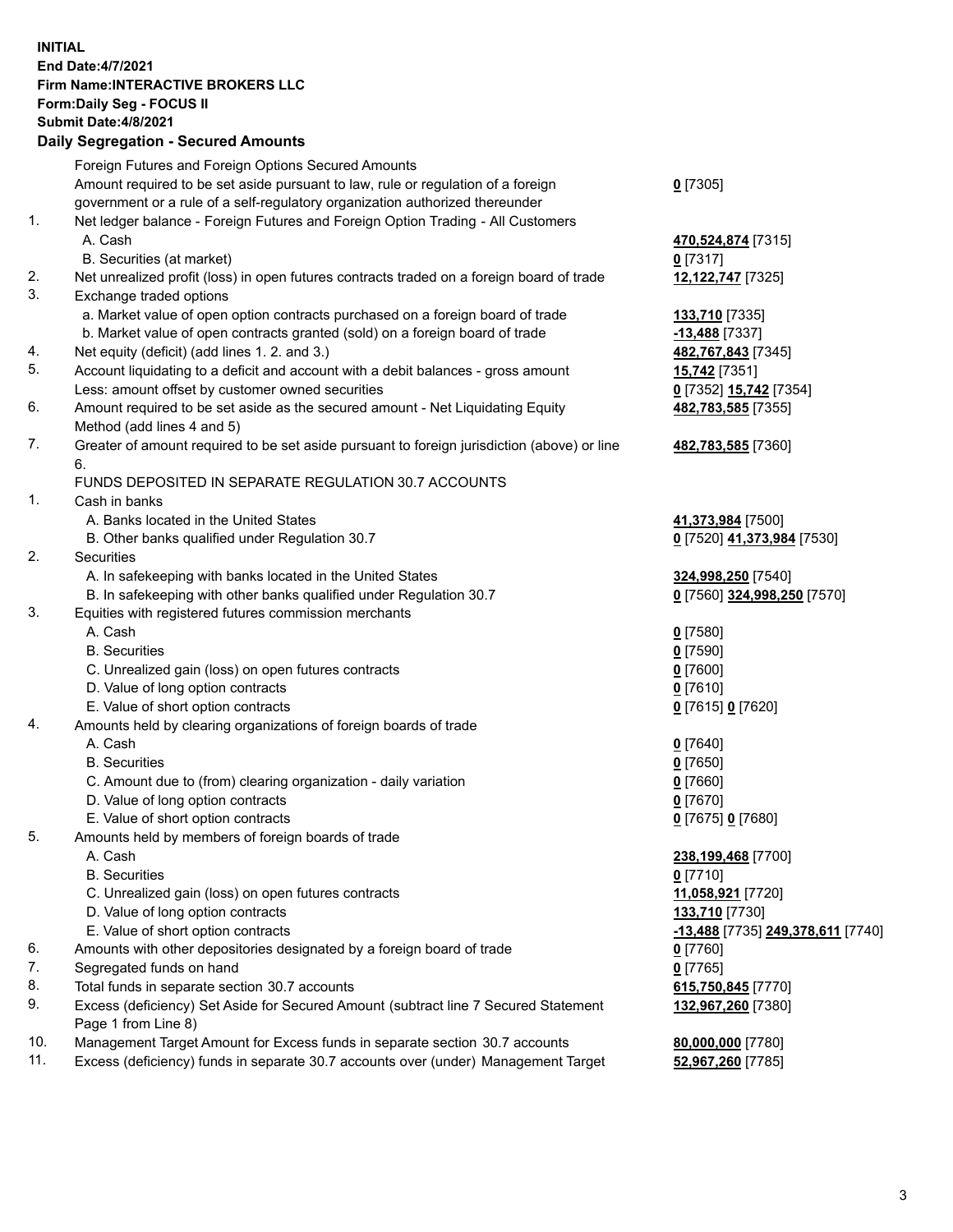**INITIAL End Date:4/7/2021 Firm Name:INTERACTIVE BROKERS LLC Form:Daily Seg - FOCUS II Submit Date:4/8/2021 Daily Segregation - Segregation Statement** SEGREGATION REQUIREMENTS(Section 4d(2) of the CEAct) 1. Net ledger balance A. Cash **6,438,817,997** [7010] B. Securities (at market) **0** [7020] 2. Net unrealized profit (loss) in open futures contracts traded on a contract market **21,961,458** [7030] 3. Exchange traded options A. Add market value of open option contracts purchased on a contract market **248,736,012** [7032] B. Deduct market value of open option contracts granted (sold) on a contract market **-219,365,980** [7033] 4. Net equity (deficit) (add lines 1, 2 and 3) **6,490,149,487** [7040] 5. Accounts liquidating to a deficit and accounts with debit balances - gross amount **1,309,526** [7045] Less: amount offset by customer securities **0** [7047] **1,309,526** [7050] 6. Amount required to be segregated (add lines 4 and 5) **6,491,459,013** [7060] FUNDS IN SEGREGATED ACCOUNTS 7. Deposited in segregated funds bank accounts A. Cash **1,238,954,509** [7070] B. Securities representing investments of customers' funds (at market) **3,125,469,745** [7080] C. Securities held for particular customers or option customers in lieu of cash (at market) **0** [7090] 8. Margins on deposit with derivatives clearing organizations of contract markets A. Cash **1,823,976,892** [7100] B. Securities representing investments of customers' funds (at market) **471,537,257** [7110] C. Securities held for particular customers or option customers in lieu of cash (at market) **0** [7120] 9. Net settlement from (to) derivatives clearing organizations of contract markets **18,868,256** [7130] 10. Exchange traded options A. Value of open long option contracts **248,452,222** [7132] B. Value of open short option contracts **-219,283,447** [7133] 11. Net equities with other FCMs A. Net liquidating equity **0** [7140] B. Securities representing investments of customers' funds (at market) **0** [7160] C. Securities held for particular customers or option customers in lieu of cash (at market) **0** [7170] 12. Segregated funds on hand **0** [7150] 13. Total amount in segregation (add lines 7 through 12) **6,707,975,434** [7180] 14. Excess (deficiency) funds in segregation (subtract line 6 from line 13) **216,516,421** [7190] 15. Management Target Amount for Excess funds in segregation **155,000,000** [7194] 16. Excess (deficiency) funds in segregation over (under) Management Target Amount **61,516,421** [7198]

Excess